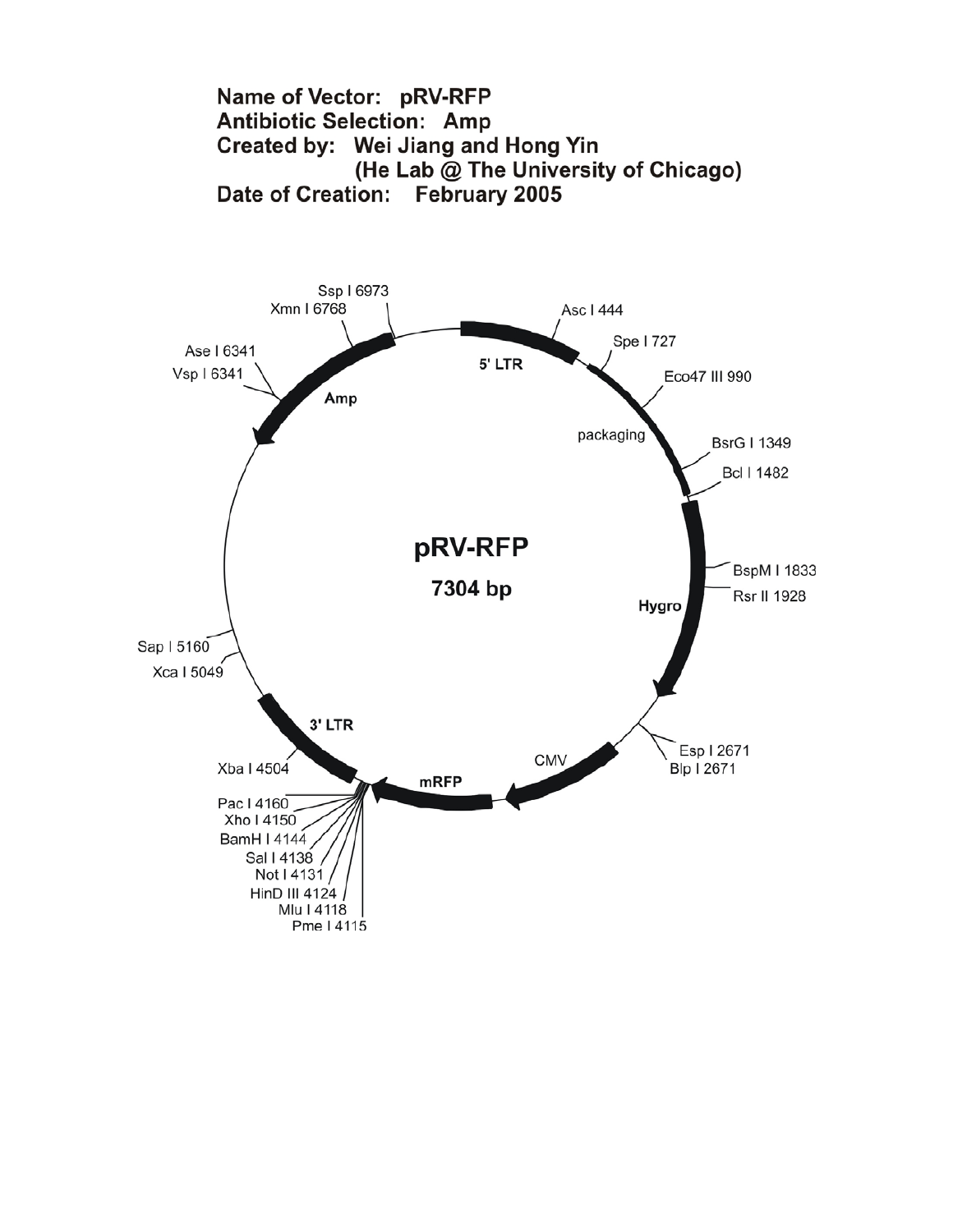**pRV-RFP** 

TTTGAAAGAC CCCACCCGTA GGTGGCAAGC TAGCTTAAGT AACGCCACTT TGCAAGGCAT GGAAAAATAC ATAACTGAGA ATAGAAAAGT TCAGATCAAG GTCAGGAACA AAGAAACAGC TGAATACCAA ACAGGATATC TGTGGTAAGC GGTTCCTGCC CCGGCTCAGG GCCAAGAACA GATGAGACAG CTGAGTGATG GGCCAAACAG GATATCTGTG GTAAGCAGTT CCTGCCCCGG CTCGGGGCCA AGAACAGATG GTCCCCAGAT GCGGTCCAGC CCTCAGCAGT TTCTAGTGAA TCATCAGATG TTTCCAGGGT GCCCCAAGGA CCTGAAAATG ACCCTGTACC TTATTTGAAC TAACCAATCA GTTCGCTTCT CGCTTCTGTT CGCGCGCTTC CGCTCTCCGA GCTCAATAAA AGAGCCCACA ACCCCTCACT CGGCGCGCCA GTCTTCCGAT AGACTGCGTC GCCCGGGTAC CCGTATTCCC AATAAAGCCT CTTGCTGTTT GCATCCGAAT CGTGGTCTCG CTGTTCCTTG GGAGGGTCTC CTCTGAGTGA TTGACTACCC ACGACGGGGG TCTTTCATTT GGGGGCTCGT CCGGGATTTG GAGACCCCTG CCCAGGGACC ACCGACCCAC CACCGGGAGG TAAGCTGGCC AGCAACTTAT CTGTGTCTGT CCGATTGTCT AGTGTCTATG TTTGATGTTA TGCGCCTGCG TCTGTACTAG TTAGCTAACT AGCTCTGTAT CTGGCGGACC CGTGGTGGAA CTGACGAGTT CTGAACACCC GGCCGCAACC CTGGGAGACG TCCCAGGGAC TTTGGGGGCC GTTTTTGTGG CCCGACCTGA GGAAGGGAGT CGATGTGGAA TCCGACCCCG TCAGGATATG TGGTTCTGGT AGGAGACGAG AACCTAAAAC AGTTCCCGCC TCCGTCTGAA TTTTTGCTTT CGGTTTGGAA CCGAAGCCGC GCGTCTTGTC TGCTGCAGCG CTGCAGCATC GTTCTGTGTT GTCTCTGTCT GACTGTGTTT CTGTATTTGT CTGAAAATTA GGGCCAGACT GTTACCACTC CCTTAAGTTT GACCTTAGGT CACTGGAAAG ATGTCGAGCG GATCGCTCAC AACCAGTCGG TAGATGTCAA GAAGAGACGT TGGGTTACCT TCTGCTCTGC AGAATGGCCA ACCTTTAACG TCGGATGGCC GCGAGACGGC ACCTTTAACC GAGACCTCAT CACCCAGGTT AAGATCAAGG TCTTTTCACC TGGCCCGCAT GGACACCCAG ACCAGGTCCC CTACATCGTG ACCTGGGAAG CCTTGGCTTT TGACCCCCCT CCCTGGGTCA AGCCCTTTGT ACACCCTAAG CCTCCGCCTC CTCTTCCTCC ATCCGCCCCG TCTCTCCCCC TTGAACCTCC TCGTTCGACC CCGCCTCGAT CCTCCCTTTA TCCAGCCCTC ACTCCTTCTC TAGGCGCCGG AATTCCGATC TGATCAGCTT GCCACAACCC GTACCAAAGA TGGATAGATC CGGAAAGCCT GAACTCACCG CGACGTCTGT CGAGAAGTTT CTGATCGAAA AGTTCGACAG CGTCTCCGAC CTGATGCAGC TCTCGGAGGG CGAAGAATCT CGTGCTTTCA GCTTCGATGT AGGAGGGCGT GGATATGTCC TGCGGGTAAA TAGCTGCGCC GATGGTTTCT ACAAAGATCG TTATGTTTAT CGGCACTTTG CATCGGCCGC GCTCCCGATT CCGGAAGTGC TTGACATTGG GGAATTCAGC GAGAGCCTGA CCTATTGCAT CTCCCGCCGT GCACAGGGTG TCACGTTGCA AGACCTGCCT GAAACCGAAC TGCCCGCTGT TCTGCAGCCG GTCGCGGAGG CCATGGATGC GATCGCTGCG GCCGATCTTA GCCAGACGAG CGGGTTCGGC CCATTCGGAC CGCAAGGAAT CGGTCAATAC ACTACATGGC GTGATTTCAT ATGCGCGATT GCTGATCCCC ATGTGTATCA CTGGCAAACT GTGATGGACG ACACCGTCAG TGCGTCCGTC GCGCAGGCTC TCGATGAGCT GATGCTTTGG GCCGAGGACT GCCCCGAAGT CCGGCACCTC GTGCACGCGG ATTTCGGCTC CAACAATGTC CTGACGGACA ATGGCCGCAT AACAGCGGTC ATTGACTGGA GCGAGGCGAT GTTCGGGGAT TCCCAATACG AGGTCGCCAA CATCTTCTTC TGGAGGCCGT GGTTGGCTTG TATGGAGCAG CAGACGCGCT ACTTCGAGCG GAGGCATCCG GAGCTTGCAG GATCGCCGCG GCTCCGGGCG TATATGCTCC GCATTGGTCT TGACCAACTC TATCAGAGCT TGGTTGACGG CAATTTCGAT GATGCAGCTT GGGCGCAGGG TCGATGCGAC GCAATCGTCC GATCCGGAGC CGGGACTGTC GGGCGTACAC AAATCGCCCG CAGAAGCGCG GCCGTCTGGA CCGATGGCTG TGTAGAAGTA CTCGCCGATA GTGGAAACCG ACGCCCCAGC

ACTCGTCCGA GGGCAAAGGA ATAGAGTAGA TGCCGACCGA ACAAGAGCTG ATTTCGAGAA CGCCTCAGCC AGCAACTCGC GCGAGCCTAG CAAGGCAAAT GCGAGAGAAC GGCCTTACGC TTGGTGGCAC AGTTCTCGTC CACAGTTCGC TAAGCTCGCT CGGCTGGGTC GCGGGAGGGC CGGTCGCAGT GATTCAGGCC CTTCTGGATT GTGTTGGTCC CCAGGGCACG ATTGTCATGC CCACGCACTC GGGTGATCTG ACTGATCCCG CAGATTGGAG ATCGCCGCCC GTGCCTGCCG ATTGGGTGC**aga tc**c

TAATAGTAATCAATTACGGGGTCATTAGTTCATAGCCCATATATGGAGTTCCGCGTTACA TAACTTACGGTAAATGGCCCGCCTGGCTGACCGCCCAACGACCCCCGCCCATTGACGT CAATAATGACGTATGTTCCCATAGTAACGCCAATAGGGACTTTCCATTGACGTCAATGGG TGGAGTATTTACGGTAAACTGCCCACTTGGCAGTACATCAAGTGTATCATATGCCAAGTA CGCCCCCTATTGACGTCAATGACGGTAAATGGCCCGCCTGGCATTATGCCCAGTACATG ACCTTATGGGACTTTCCTACTTGGCAGTACATCTACGTATTAGTCATCGCTATTACCATG GTGATGCGGTTTTGGCAGTACATCAATGGGCGTGGATAGCGGTTTGACTCACGGGGATT TCCAAGTCTCCACCCCATTGACGTCAATGGGAGTTTGTTTTGGCACCAAAATCAACGGG ACTTTCCAAAATGTCGTAACAACTCCGCCCCATTGACGCAAATGGGCGGTAGGCGTGTA CGGTGGGAGGTCTATATAAGCAGAGCTGGTTTAGTGAACCGTCAGATCCGCTAGaccatgg cctcctccgaggacgtcatcaaggagttcatgcgcttcaaggtgcgcatggagggctccgtgaacggccacgagttcgagatcg agggcgagggcgagggccgcccctacgagggcacccagaccgccaagctgaaggtgaccaagggcggccccctgcccttc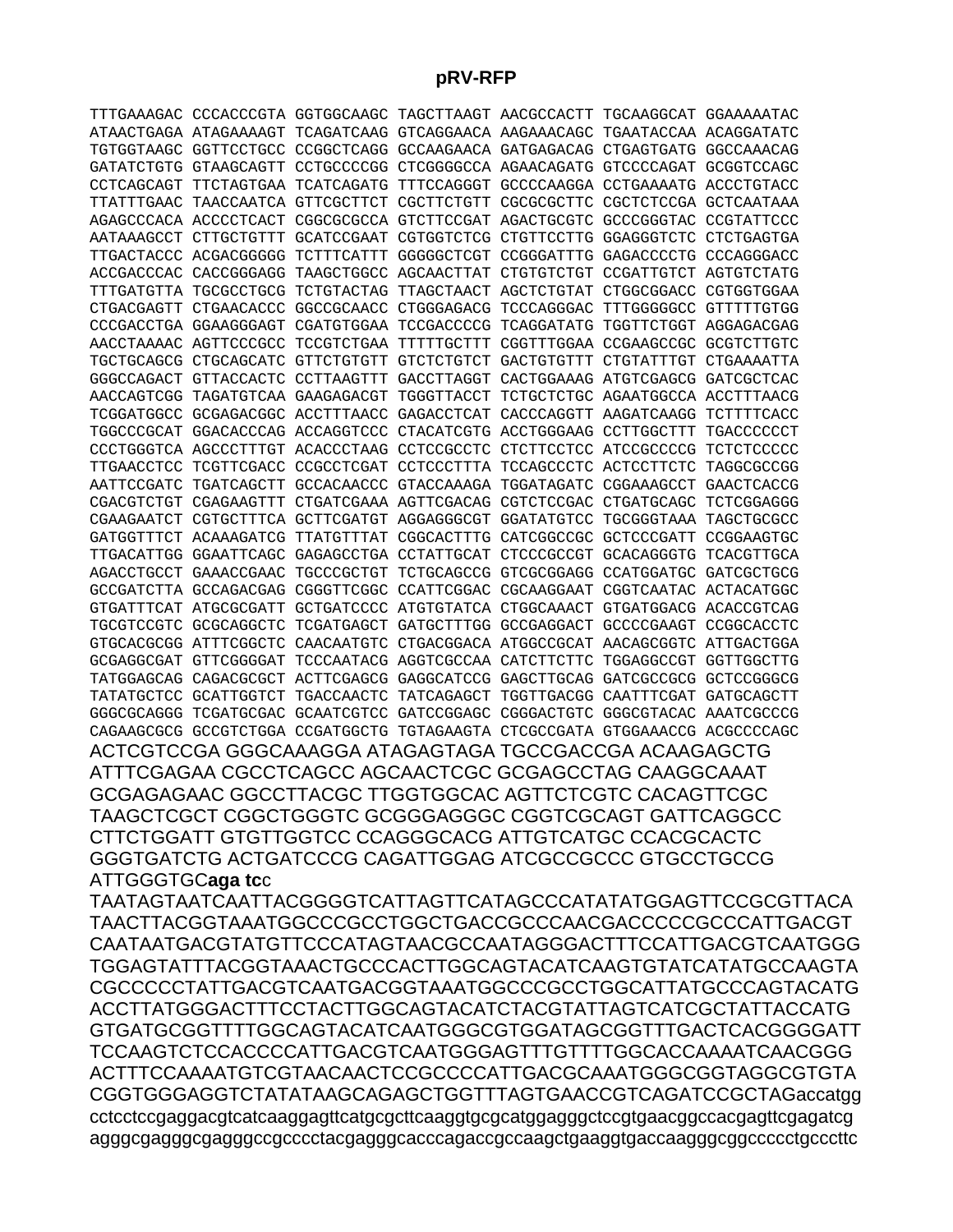gcctgggacatcctgtcccctcagttccagtacggctccaaggcctacgtgaagcaccccgccgacatccccgactacttgaagc tgtccttccccgagggcttcaagtgggagcgcgtgatgaacttcgaggacggcggcgtggtgaccgtgacccaggactcctccct gcaggacggcgagttcatctacaaggtgaagctgcgcggcaccaacttcccctccgacggccccgtaatgcagaagaagacc atgggctgggaggcctccaccgagcggatgtaccccgaggacggcgccctgaagggcgagatcaagatgaggctgaagctg aaggacggcggccactacgacgccgaggtcaagaccacctacatggccaagaagcccgtgcagctgcccggcgcctacaa gaccgacatcaagctggacatcacctcccacaacgaggactacaccatcgtggaacagtacgagcgcgccgagggccgcca ctccaccggcgcctaaggatet gttt aaa cgc gta agc ttg cgg ccg cgt cga cgg atc cct cga gtt aat

taa cgATAAAATA AAAGATTTTA TTTAGTCTCC AGAAAAAGGG GGGAATGAAA GACCCCACCT GTAGGTTTGG CAAGCTAGCT TAAGTAACGC CATTTTGCAA GGCATGGAAA AATACATAAC TGAGAATAGA GAAGTTCAGA TCAAGGTCAG GAACAGATGG AACAGCTGAA TATGGGCCAA ACAGGATATC TGTGGTAAGC AGTTCCTGCC CCGGCTCAGG GCCAAGAACA GATGGAACAG CTGAATATGG GCCAAACAGG ATATCTGTGG TAAGCAGTTC CTGCCCCGGC TCAGGGCCAA GAACAGATGG TCCCCAGATG CGGTCCAGCC CTCAGCAGTT TCTAGAGAAC CATCAGATGT TTCCAGGGTG CCCCAAGGAC CTGAAATGAC CCTGTGCCTT ATTTGAACTA ACCAATCAGT TCGCTTCTCG CTTCTGTTCG CGCGCTTCTG CTCCCCGAGC TCAATAAAAG AGCCCACAAC CCCTCACTCG GGGCGCCAGT CCTCCGATTG ACTGAGTCGC CCGGGTACCC GTGTATCCAA TAAACCCTCT TGCAGTTGCA TCCGACTTGT GGTCTCGCTG TTCCTTGGGA GGGTCTCCTC TGAGTGATTG ACTACCCGTC AGCGGGGGTC TTTCATTTGG GGGCTCGTCC GGGATCGGGA GACCCCTGCC CAGGGACCAC CGACCCACCA CCGGGAGGTA AGCTGGCTGC CTCGCGCGTT TCGGTGATGA CGGTGAAAAC CTCTGACACA TGCAGCTCCC GGAGACGGTC ACAGCTTGTC TGTAAGCGGA TGCCGGGAGC AGACAAGCCC GTCAGGGCGC GTCAGCGGGT GTTGGCGGGT GTCGGGGCGC AGCCATGACC CAGTCACGTA GCGATAGCGG AGTGTATACT GGCTTAACTA TGCGGCATCA GAGCAGATTG TACTGAGAGT GCACCATATG CGGTGTGAAA TACCGCACAG ATGCGTAAGG AGAAAATACC GCATCAGGCG CTCTTCCGCT TCCTCGCTCA CTGACTCGCT GCGCTCGGTC GTTCGGCTGC GGCGAGCGGT ATCAGCTCAC TCAAAGGCGG TAATACGGTT ATCCACAGAA TCAGGGGATA ACGCAGGAAA GAACATGTGA GCAAAAGGCC AGCAAAAGGC CAGGAACCGT AAAAAGGCCG CGTTGCTGGC GTTTTTCCAT AGGCTCCGCC CCCCTGACGA GCATCACAAA AATCGACGCT CAAGTCAGAG GTGGCGAAAC CCGACAGGAC TATAAAGATA CCAGGCGTTT CCCCCTGGAA GCTCCCTCGT GCGCTCTCCT GTTCCGACCC TGCCGCTTAC CGGATACCTG TCCGCCTTTC TCCCTTCGGG AAGCGTGGCG CTTTCTCATA GCTCACGCTG TAGGTATCTC AGTTCGGTGT AGGTCGTTCG CTCCAAGCTG GGCTGTGTGC ACGAACCCCC CGTTCAGCCC GACCGCTGCG CCTTATCCGG TAACTATCGT CTTGAGTCCA ACCCGGTAAG ACACGACTTA TCGCCACTGG CAGCAGCCAC TGGTAACAGG ATTAGCAGAG CGAGGTATGT AGGCGGTGCT ACAGAGTTCT TGAAGTGGTG GCCTAACTAC GGCTACACTA GAAGGACAGT ATTTGGTATC TGCGCTCTGC TGAAGCCAGT TACCTTCGGA AAAAGAGTTG GTAGCTCTTG ATCCGGCAAA CAAACCACCG CTGGTAGCGG TGGTTTTTTT GTTTGCAAGC AGCAGATTAC GCGCAGAAAA AAAGGATCTC AAGAAGATCC TTTGATCTTT TCTACGGGGT CTGACGCTCA GTGGAACGAA AACTCACGTT AAGGGATTTT GGTCATGAGA TTATCAAAAA GGATCTTCAC CTAGATCCTT TTAAATTAAA AATGAAGTTT TAAATCAATC TAAAGTATAT ATGAGTAAAC TTGGTCTGAC AGTTACCAAT GCTTAATCAG TGAGGCACCT ATCTCAGCGA TCTGTCTATT TCGTTCATCC ATAGTTGCCT GACTCCCCGT CGTGTAGATA ACTACGATAC GGGAGGGCTT ACCATCTGGC CCCAGTGCTG CAATGATACC GCGAGACCCA CGCTCACCGG CTCCAGATTT ATCAGCAATA AACCAGCCAG CCGGAAGGGC CGAGCGCAGA AGTGGTCCTG CAACTTTATC CGCCTCCATC CAGTCTATTA ATTGTTGCCG GGAAGCTAGA GTAAGTAGTT CGCCAGTTAA TAGTTTGCGC AACGTTGTTG CCATTGCTGC AGGCATCGTG GTGTCACGCT CGTCGTTTGG TATGGCTTCA TTCAGCTCCG GTTCCCAACG ATCAAGGCGA GTTACATGAT CCCCCATGTT GTGCAAAAAA GCGGTTAGCT CCTTCGGTCC TCCGATCGTT GTCAGAAGTA AGTTGGCCGC AGTGTTATCA CTCATGGTTA TGGCAGCACT GCATAATTCT CTTACTGTCA TGCCATCCGT AAGATGCTTT TCTGTGACTG GTGAGTACTC AACCAAGTCA TTCTGAGAAT AGTGTATGCG GCGACCGAGT TGCTCTTGCC CGGCGTCAAC ACGGGATAAT ACCGCGCCAC ATAGCAGAAC TTTAAAAGTG CTCATCATTG GAAAACGTTC TTCGGGGCGA AAACTCTCAA GGATCTTACC GCTGTTGAGA TCCAGTTCGA TGTAACCCAC TCGTGCACCC AACTGATCTT CAGCATCTTT TACTTTCACC AGCGTTTCTG GGTGAGCAAA AACAGGAAGG CAAAATGCCG CAAAAAAGGG AATAAGGGCG ACACGGAAAT GTTGAATACT CATACTCTTC CTTTTTCAAT ATTATTGAAG CATTTATCAG GGTTATTGTC TCATGAGCGG ATACATATTT GAATGTATTT AGAAAAATAA ACAAATAGGG GTTCCGCGCA CATTTCCCCG AAAAGTGCCA CCTGACGTCT AAGAAACCAT TATTATCATG ACATTAACCT ATAAAAATAG GCGTATCACG AGGCCCTTTC GTCTTCAAGA ATTCATACCA GATCACCGAA AACTGTCCTC CAAATGTGTC CCCCTCACAC TCCCAAATTC GCGGGCTTCT GCCTCTTAGA CCACTCTACC CTATTCCCCA CACTCACCGG AGCCAAAGCC GCGGCCCTTC CGTTTCTTTG CT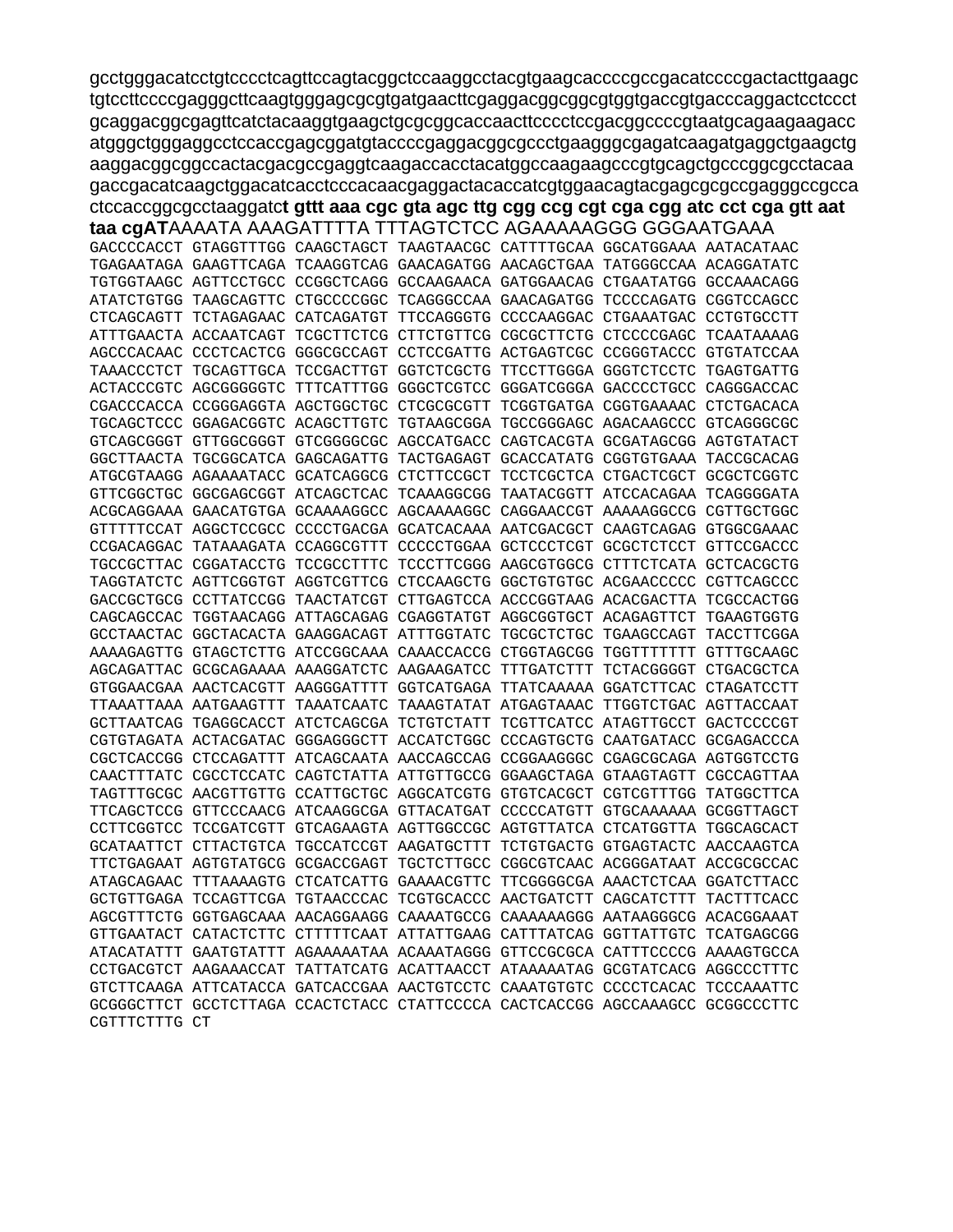## **Unique enzymes in pRV-RFP:**

| Asc I                                        |                                  | GG <sup>-</sup> CGCG, CC | 444                 |                |                |                   |                 | 5024                | 5695         | 5698         | 5904         |
|----------------------------------------------|----------------------------------|--------------------------|---------------------|----------------|----------------|-------------------|-----------------|---------------------|--------------|--------------|--------------|
| Spe I<br>Eco47 III                           | A`CTAG, T<br>AGC GCT             |                          | 727<br>990          |                |                | Bbv II            | (3)             | 6598<br>446         | 3847         | 7148         |              |
| BsrG I                                       | T GTAC, A                        |                          | 1349                |                |                | Bcl I             | (1)             | 1482                |              |              |              |
| Bcl I                                        | T GATC.A                         |                          | 1482                |                |                | Bcn I             | (21)            | 163                 | 239          | 475          | 476          |
| BspM I<br>Rsr II                             | CG GWC, CG                       | ACCTGC 10/14             | 1833<br>1928        |                |                |                   |                 | 604<br>2423         | 646<br>3997  | 791<br>4375  | 2307<br>4450 |
| Blp I                                        | GC TNA, GC                       |                          | 2671                |                |                |                   |                 | 4685                | 4686         | 4814         | 4856         |
| Esp I                                        | GC TNA, GC                       |                          | 2671                |                |                |                   |                 | 4923                | 4958         | 5657         | 6353         |
| SnaB I<br>PflM I                             | TAC GTA                          | CCAN, NNN `NTGG          | 3169<br>3852        |                |                | Bfa I             | (13)            | 6704<br>31          | 294          | 690          | 728          |
| BstX I                                       |                                  | CCAN, NNNN NTGG          | 3970                |                |                |                   |                 | 740                 | 1461         | 2608         | 3421         |
| Pme I                                        | CTTT AAAC                        |                          | 4115                |                |                |                   |                 | 4238                | 4505         | 5771         | 6024         |
| Mlu I<br>HinD III                            | A`CGCG, T<br>A`AGCT, T           |                          | 4118<br>4124        |                |                | Bgl I             | (4)             | 6359<br>2919        | 3041         | 3112         | 6289         |
| Not I                                        |                                  | GC GGCC, GC              | 4131                |                |                | Blp I             | (1)             | 2671                |              |              |              |
| Sal I                                        | G`TCGA, C                        |                          | 4138                |                |                | Bpm I             | (4)             | 2188                | 2242         | 4175         | 6239         |
| BamH I<br>PaeR7 I                            | G`GATC, C<br>C`TCGA.G            |                          | 4144                |                |                | Bsa I             | (8)             | 531                 | 552          | 606          | 1216         |
| Xho I                                        | C`TCGA, G                        |                          | 4150<br>4150        |                |                | BsaA I            | (3)             | 4740<br>3169        | 4761<br>3643 | 4816<br>5030 | 6230         |
| Pac I                                        |                                  | TTA, AT`TAA              | 4160                |                |                | <b>BsaH I</b>     | (16)            | 809                 | 1465         | 1544         | 2512         |
| Xba I                                        | T CTAG, A                        |                          | 4504                |                |                |                   |                 | 2951                | 3004         | 3087         | 3273         |
| <b>Bst1107 I</b><br>Xca I                    | <b>GTA TAC</b><br><b>GTA TAC</b> |                          | 5049<br>5049        |                |                |                   |                 | 3444<br>4098        | 3891<br>4656 | 3948<br>6706 | 3999<br>7088 |
| Sap I                                        |                                  | GCTCTTC 8/11             | 5160                |                |                | BsaJ I            | $(47)$ 160      |                     | 236          | 315          | 325          |
| Ase I                                        | AT TA, AT                        |                          | 6341                |                |                |                   |                 | 473                 | 537          | 622          | 623          |
| Vsp I<br>Xmn I                               | AT TA, AT                        | <b>GAANN NNTTC</b>       | 6341<br>6768        |                |                |                   |                 | 761<br>814          | 800<br>1234  | 801<br>1303  | 813<br>1312  |
| Ssp I                                        | AAT ATT                          |                          | 6973                |                |                |                   |                 | 1332                | 1333         | 1872         | 2073         |
| Number of enzymes = 29                       |                                  |                          |                     |                |                |                   |                 | 2228                | 2297         | 2528         | 2741         |
|                                              |                                  |                          |                     |                |                |                   |                 | 2742                | 3189         | 3426         | 3438         |
| The following enzymes do not cut in pRV-RFP: |                                  |                          |                     |                |                |                   |                 | 3573<br>3750        | 3597<br>3846 | 3633<br>3882 | 3690<br>3951 |
| Age I                                        | Apa I                            |                          | Avr II              | Bgl II         | <b>BsaB</b> I  |                   |                 | 4077                | 4372         | 4447         | 4526         |
| BsiC I                                       | BsiW I                           |                          | Bsm I               | Bsp120 I       | Bsp1286 I      |                   |                 | 4536                | 4683         | 4746         | 4832         |
| BstB I<br>Mun I                              | Cla I                            |                          | $ECO72$ I<br>NgoM I | Fse I          | Hpa I<br>Nsi I | BsaW I            |                 | 4833                | 5436         | 7282         | 2414         |
| Pml I                                        | Nae I<br>Sfi I                   |                          | Sph I               | Nru I<br>Spl I | Srf I          |                   | (8)             | 1520<br>5482        | 1741<br>5629 | 2278<br>6460 | 7269         |
|                                              |                                  |                          |                     |                |                | BseR I            | (6)             | 540                 | 1360         | 1399         | 3424         |
| pRV-RFP: sites sorted by name:               |                                  |                          |                     |                |                |                   |                 | 3748                | 4749         |              |              |
| Aat II                                       | (8)                              | 812                      | 1547                | 2954           | 3007           | Bsg I<br>BsiE I   | (2)<br>(13)     | 2848<br>794         | 4007<br>1728 | 1863         | 1884         |
|                                              |                                  | 3090                     | 3276                | 3447           | 7091           |                   |                 | 1893                | 2463         | 2558         | 2705         |
| Acc I                                        | (2)                              | 4139                     | 5048                |                |                |                   |                 | 4134                | 5192         | 5616         | 6539         |
| $Acc65$ I                                    | (2)                              | 477                      | 4687<br>272         |                |                |                   |                 | 6688                |              |              |              |
| Aci I                                        | (90)                             | 150<br>794               | 927                 | 401<br>968     | 755<br>1109    | BsiHKA I          | (8)             | 414<br>5096         | 1804<br>5594 | 2106<br>6755 | 4624<br>6840 |
|                                              |                                  | 1200                     | 1266                | 1365           | 1384           | BsmA I            | (20)            | 180                 | 530          | 551          | 607          |
|                                              |                                  | 1422                     | 1539                | 1663           | 1728           |                   |                 | 801                 | 899          | 1016         | 1140         |
|                                              |                                  | 1795<br>1911             | 1845<br>1931        | 1865<br>2108   | 1889<br>2146   |                   |                 | 1199<br>3262        | 1217<br>4192 | 1395<br>4739 | 1587<br>4760 |
|                                              |                                  | 2156                     | 2269                | 2297           | 2299           |                   |                 | 4817                | 4920         | 6231         | 7005         |
|                                              |                                  | 2320                     | 2449                | 2459           | 2692           | BsmB I            | (7)             | 800                 | 898          | 1139         | 1198         |
|                                              |                                  | 2789                     | 2806                | 2887           | 2915           |                   |                 | 1396                | 1588         | 4919         |              |
|                                              |                                  | 2927<br>3232             | 2941<br>3336        | 3108<br>3357   | 3199<br>3418   | BsmF I            | (15)            | 247<br>1272         | 640<br>2437  | 796<br>2723  | 831<br>3004  |
|                                              |                                  | 3532                     | 3555                | 3579           | 3654           |                   |                 | 3155                | 3323         | 3595         | 3614         |
|                                              |                                  | 3732                     | 3801                | 3871           | 3936           |                   |                 | 4458                | 4850         | 7186         |              |
|                                              |                                  | 4084<br>4785             | 4130<br>4949        | 4134<br>4988   | 4483<br>4998   | BsoF I            | (52)            | 794<br>992          | 968<br>995   | 984<br>1200  | 987<br>1598  |
|                                              |                                  | 5040                     | 5065                | 5103           | 5116           |                   |                 | 1675                | 1728         | 1856         | 1887         |
|                                              |                                  | 5142                     | 5159                | 5202           | 5209           |                   |                 | 1890                | 2146         | 2249         | 2297         |
|                                              |                                  | 5230                     | 5321                | 5349           | 5476           |                   |                 | 2300                | 2376         | 2460         | 2806         |
|                                              |                                  | 5495<br>5870             | 5616<br>6232        | 5726<br>6323   | 5861<br>6514   |                   |                 | 3532<br>3802        | 3580<br>3937 | 3733<br>3989 | 3797<br>3992 |
|                                              |                                  | 6560                     | 6681                | 6725           | 6802           |                   |                 | 4084                | 4131         | 4134         | 4870         |
|                                              |                                  | 6911                     | 7010                | 7057           | 7224           |                   |                 | 4916                | 5013         | 5066         | 5182         |
| Afl II                                       |                                  | 7282                     | 7284                |                |                |                   |                 | 5200                | 5203         | 5321         | 5476         |
| Afl III                                      | (3)<br>(2)                       | 35<br>4118               | 1073<br>5276        | 4242           |                |                   |                 | 5619<br>6221        | 5684<br>6410 | 5687<br>6560 | 5893<br>6587 |
| Aha II                                       | (16)                             | 809                      | 1465                | 1544           | 2512           |                   |                 | 6682                | 6911         | 7282         | 7285         |
|                                              |                                  | 2951                     | 3004                | 3087           | 3273           | BspH I            | (3)             | 5996                | 7004         | 7109         |              |
|                                              |                                  | 3444<br>4098             | 3891<br>4656        | 3948<br>6706   | 3999<br>7088   | BspM I<br>BspM II | (1)<br>(4)      | 1833<br>1520        | 1741         | 2278         | 2414         |
| Ahd I                                        | (5)                              | 1087                     | 3607                | 4732           | 4778           | Bsr I             | (18)            | 450                 | 1097         | 1125         | 2005         |
|                                              |                                  | 6169                     |                     |                |                |                   |                 | 2170                | 3125         | 3623         | 4660         |
| Alu I                                        | (42)                             | 30<br>412                | 34<br>655           | 120<br>735     | 191<br>743     |                   |                 | 5024<br>5810        | 5055<br>6216 | 5683<br>6334 | 5696<br>6377 |
|                                              |                                  | 1488                     | 1600                | 1632           | 1674           |                   |                 | 6644                | 6816         |              |              |
|                                              |                                  | 2059                     | 2284                | 2349           | 2378           | BsrB I            | (7)             | 403                 | 1109         | 1911         | 2269         |
|                                              |                                  | 2568<br>3679             | 2675<br>3796        | 3395<br>3925   | 3562<br>3991   | BsrD I            | (2)             | 3871<br>6230        | 5209<br>6404 | 7010         |              |
|                                              |                                  | 4021                     | 4126                | 4237           | 4241           | BsrG I            | (1)             | 1349                |              |              |              |
|                                              |                                  | 4328                     | 4403                | 4622           | 4865           | <b>BssH II</b>    | (4)             | 393                 | 444          | 4072         | 4603         |
|                                              |                                  | 4918                     | 4937                | 5218           | 5444           | BssS I            | (6)             | 1620                | 2099         | 3500         | 5449         |
|                                              |                                  | 5534<br>6458             | 5580<br>6521        | 5837           | 6358           | <b>Bst1107 I</b>  | (1)             | 6833<br>5049        | 7140         |              |              |
| Alw I                                        |                                  | $(21)$ 1118              | 1424                | 1513           | 1980           | <b>BstE II</b>    | (3)             | 1154                | 3568         | 3739         |              |
|                                              |                                  | 2298                     | 2407                | 2780           | 2827           | BstN I            |                 | (19) 316            | 624          | 802          | 815          |
|                                              |                                  | 3410<br>4822             | 4113<br>5838        | 4140<br>5924   | 4151<br>5924   |                   |                 | 1236<br>1334        | 1261<br>2743 | 1284<br>2919 | 1304<br>3112 |
|                                              |                                  | 6021                     | 6022                | 6486           | 6801           |                   |                 | 3598                | 3752         | 4527         | 4834         |
|                                              |                                  | 6807                     |                     |                |                |                   |                 | 5304                | 5425         | 5438         |              |
| AlwN I                                       | (4)                              | 232                      | 4368                | 4443           | 5692           | BstU I            | $(36)$ 393      |                     | 395          | 446          | 970          |
| ApaL I                                       | (5)                              | 1800<br>6836             | 2102                | 5092           | 5590           |                   |                 | 972<br>1865         | 1202<br>1976 | 1541<br>2042 | 1730<br>2108 |
| Apo I                                        | (5)                              | 939                      | 1471                | 1763           | 7162           |                   |                 | 2257                | 2299         | 2459         | 2600         |
|                                              |                                  | 7218                     |                     |                |                |                   |                 | 2602                | 2692         | 2889         | 3711         |
| Asc I<br>Ase I                               | (1)<br>(1)                       | 444<br>6341              |                     |                |                |                   |                 | 3801<br>4603        | 4074<br>4605 | 4120<br>4877 | 4136<br>4879 |
| Asp718                                       | (2)                              | 477                      | 4687                |                |                |                   |                 | 4982                | 5323         | 5904         | 6234         |
| Ava I                                        | (9)                              | 242                      | 473                 | 2769           | 3689           |                   |                 | 6727                | 7059         | 7224         | 7284         |
|                                              |                                  | 3881<br>4683             | 4150                | 4617           | 4650           | BstX I<br>BstY I  | (1)             | 3970<br>$(11)$ 1517 | 2831         | 3414         | 4106         |
| Ava II                                       | (15) 261                         |                          | 274                 | 329            | 627            |                   |                 | 4144                | 5917         | 5928         | 6014         |
|                                              |                                  | 757                      | 1286                | 1928           | 2469           |                   |                 | 6026                | 6794         | 6811         |              |
|                                              |                                  | 2737                     | 4472                | 4485           | 4540           | Bsu36 I           | (3)             | 848                 | 1085         | 4102         |              |
| BamH I                                       | (1)                              | 4837<br>4144             | 6307                | 6529           |                | Cac8 I            | (33) 28         | 657                 | 32<br>661    | 395<br>717   | 446<br>1266  |
| Ban I                                        | (15) 319                         |                          | 477                 | 1209           | 1464           |                   |                 | 1490                | 1845         | 2046         | 2106         |
|                                              |                                  | 2094                     | 3294                | 3545           | 3803           |                   |                 | 2286                | 2449         | 2591         | 2604         |
|                                              |                                  | 3890                     | 3998                | 4097<br>6117   | 4530           |                   |                 | 2677                | 2816         | 2915         | 3108<br>4239 |
| Ban II                                       | (7)                              | 4655<br>414              | 4687<br>427         | 598            | 3488           |                   |                 | 4074<br>4605        | 4128<br>4867 | 4235<br>5207 | 5293         |
|                                              |                                  | 4624                     | 4637                | 4808           |                |                   |                 | 5330                | 5890         | 6281         | 6414         |
| Bbe I                                        | (5)                              | 1468                     | 3894                | 4002           | 4101           |                   |                 | 7226                |              |              |              |
| Bbs I                                        | (3)                              | 4659<br>445              | 3848                | 7147           |                | Cfr10 I<br>Csp6 I | (4)<br>(19) 347 | 1858                | 2700<br>478  | 4094<br>725  | 6249<br>1350 |
| Bbv I                                        | $(13)$ 998                       |                          | 1006                | 1609           | 1867           |                   |                 | 1502                | 2436         | 2489         | 3047         |
|                                              |                                  | 2260                     | 2387                | 4000           | 4927           |                   |                 | 3072                | 3127         | 3160         | 3211         |
|                                              |                                  |                          |                     |                |                |                   |                 |                     |              |              |              |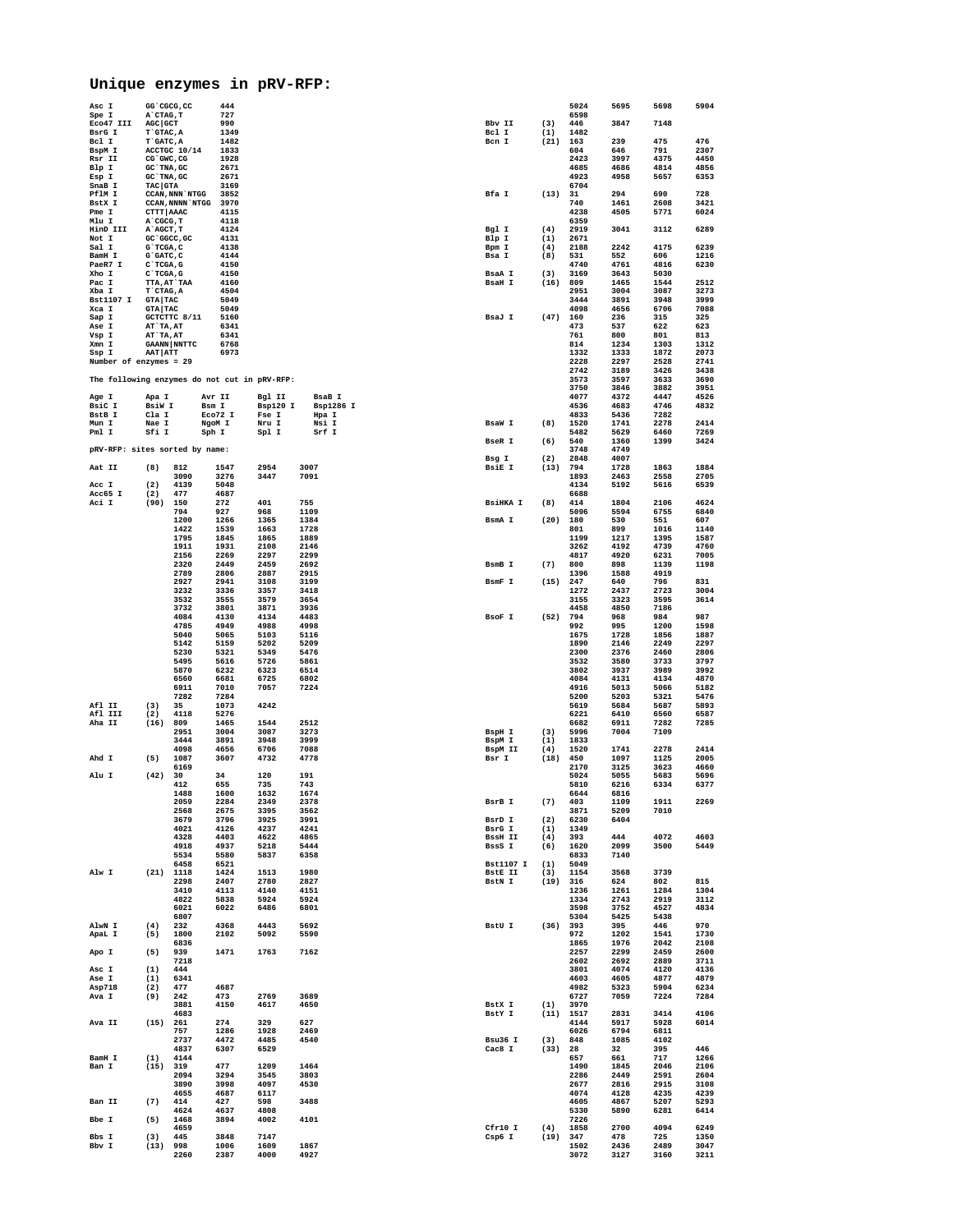|                    |             | 3368         | 3625         | 3877         | 4066         |                |             | 2951               | 3004         | 3087         | 3273         |
|--------------------|-------------|--------------|--------------|--------------|--------------|----------------|-------------|--------------------|--------------|--------------|--------------|
| Dde I              | (26)        | 4688<br>76   | 5083<br>166  | 6648<br>192  | 283          |                |             | 3444<br>4098       | 3891<br>4656 | 3948<br>6706 | 3999<br>7088 |
|                    |             | 554          | 848          | 1085         | 1357         | HinP I         | (42)        | 393                | 395          | 444          | 446          |
|                    |             | 1898         | 2585         | 2671         | 3615         |                |             | 713                | 970          | 989          | 1465         |
|                    |             | 4102         | 4283         | 4378         | 4453         |                |             | 1677               | 1730         | 1974         | 2042         |
|                    |             | 4494         | 4675         | 4763         | 5086         |                |             | 2257               | 2384         | 2457         | 2600         |
|                    |             | 5551<br>7092 | 5960<br>7238 | 6126         | 6666         |                |             | 3463<br>3891       | 3475<br>3999 | 3709<br>4072 | 3799<br>4074 |
| Dpn I              | (39)        | 96           | 1113         | 1245         | 1430         |                |             | 4098               | 4603         | 4605         | 4656         |
|                    |             | 1479         | 1484         | 1519         | 1565         |                |             | 4877               | 4980         | 5010         | 5151         |
|                    |             | 1698         | 1883         | 1896         | 1986         |                |             | 5184               | 5454         | 5521         | 5621         |
|                    |             | 2293         | 2413         | 2777         | 2786         |                |             | 5795               | 5904         | 6297         | 6390         |
|                    |             | 2802         | 2833         | 3416         | 3512         |                |             | 6727               | 7059         |              |              |
|                    |             | 3908<br>4817 | 4108<br>5844 | 4146<br>5919 | 4303<br>5930 | Hpa II         | (35)        | 162<br>644         | 238<br>790   | 474<br>1468  | 602<br>1521  |
|                    |             | 5938         | 6016         | 6028         | 6133         |                |             | 1742               | 1859         | 2092         | 2279         |
|                    |             | 6474         | 6492         | 6538         | 6796         |                |             | 2305               | 2415         | 2421         | 2701         |
|                    |             | 6813         | 6849         | 7175         |              |                |             | 3996               | 4095         | 4374         | 4449         |
| DpnII              | $(39)$ 94   |              | 1111         | 1243         | 1428         |                |             | 4684               | 4812         | 4854         | 4922         |
|                    |             | 1477<br>1696 | 1482<br>1881 | 1517<br>1894 | 1563<br>1984 |                |             | 4956<br>5846       | 5483<br>6250 | 5630<br>6284 | 5656<br>6351 |
|                    |             | 2291         | 2411         | 2775         | 2784         |                |             | 6461               | 6703         | 7270         |              |
|                    |             | 2800         | 2831         | 3414         | 3510         | Hph I          | (18)        | 1224               | 1250         | 1529         | 2784         |
|                    |             | 3906         | 4106         | 4144         | 4301         |                |             | 3204               | 3579         | 3750         | 3801         |
|                    |             | 4815         | 5842         | 5917         | 5928         |                |             | 4022               | 4897         | 4906         | 6013         |
|                    |             | 5936         | 6014         | 6026         | 6131         |                |             | 6240               | 6654         | 6862         | 6895         |
|                    |             | 6472<br>6811 | 6490<br>6847 | 6536<br>7173 | 6794         | Kas I          | (5)         | 7169<br>1464       | 7260<br>3890 | 3998         | 4097         |
| Dra I              | (4)         | 4115         | 6035         | 6054         | 6746         |                |             | 4655               |              |              |              |
| Dra III            | (2)         | 1808         | 2101         |              |              | Kpn I          | (2)         | 481                | 4691         |              |              |
| Drd I              | (5)         | 2024         | 2405         | 3953         | 4971         | Mae I          | (13)        | 31                 | 294          | 690          | 728          |
|                    |             | 5384         |              |              |              |                |             | 740                | 1461         | 2608         | 3421         |
| Dsa I              | (8)         | 761<br>3189  | 1872<br>3426 | 2228<br>3846 | 2297<br>7282 |                |             | 4238<br>6359       | 4505         | 5771         | 6024         |
| Eae I              | (13)        | 657          | 791          | 1176         | 1197         | Mae II         | (18)        | 809                | 1148         | 1189         | 1544         |
|                    |             | 1725         | 1890         | 2143         | 2460         |                |             | 1814               | 2951         | 2963         | 3004         |
|                    |             | 3496         | 3937         | 3972         | 4131         |                |             | 3087               | 3168         | 3273         | 3444         |
|                    |             | 6557         |              |              |              |                |             | 3642               | 5029         | 5979         | 6395         |
| Eag I              | (5)         | 791          | 1725         | 1890         | 2460         |                |             | 6768               | 7088         |              | 1154         |
| Ear I              | (4)         | 4131<br>1137 | 1378         | 5160         | 6964         | Mae III        | (23)        | 39<br>1298         | 1061<br>1810 | 1089<br>2890 | 2977         |
| Eco47 III          | (1)         | 990          |              |              |              |                |             | 3326               | 3568         | 3739         | 3745         |
| Eco57 I            | (6)         | 3583         | 3916         | 3940         | 3946         |                |             | 4246               | 4930         | 5025         | 5632         |
|                    |             | 5823         | 6837         |              |              |                |             | 5695               | 5811         | 6094         | 6425         |
| ECON I             | (2)         | 851          | 1459         |              |              |                |             | 6483               | 6636         | 6824         |              |
| Eco0109 I          | (5)         | 329          | 1286         | 2718         | 4540         | Mbo I          | (39)        | 94                 | 1111         | 1243         | 1428<br>1563 |
| ECOR I             | (3)         | 7145<br>1471 | 1763         | 7162         |              |                |             | 1477<br>1696       | 1482<br>1881 | 1517<br>1894 | 1984         |
| ECOR II            | (19)        | 314          | 622          | 800          | 813          |                |             | 2291               | 2411         | 2775         | 2784         |
|                    |             | 1234         | 1259         | 1282         | 1302         |                |             | 2800               | 2831         | 3414         | 3510         |
|                    |             | 1332         | 2741         | 2917         | 3110         |                |             | 3906               | 4106         | 4144         | 4301         |
|                    |             | 3596         | 3750         | 4525         | 4832         |                |             | 4815               | 5842         | 5917         | 5928         |
|                    |             | 5302         | 5423         | 5436         |              |                |             | 5936               | 6014         | 6026         | 6131         |
| ECOR V<br>Ehe I    | (4)<br>(5)  | 138<br>1466  | 214<br>3892  | 4350<br>4000 | 4425<br>4099 |                |             | 6472<br>6811       | 6490<br>6847 | 6536<br>7173 | 6794         |
|                    |             | 4657         |              |              |              | Mbo II         | (15)        | 446                | 1153         | 1366         | 1624         |
| Esp I              | (1)         | 2671         |              |              |              |                |             | 2207               | 2210         | 3849         | 3852         |
| Fnu4H I            | (52)        | 794          | 968          | 984          | 987          |                |             | 5148               | 5937         | 6010         | 6765         |
|                    |             | 992          | 995          | 1200         | 1598         |                |             | 6843               | 6952         | 7148         |              |
|                    |             | 1675         | 1728         | 1856         | 1887         | Mlu I          | (1)         | 4118               |              |              |              |
|                    |             | 1890<br>2300 | 2146<br>2376 | 2249<br>2460 | 2297<br>2806 | Mme I          | (8)         | 896<br>3842        | 1173<br>4748 | 1610<br>5490 | 2144<br>5674 |
|                    |             | 3532         | 3580         | 3733         | 3797         | Mnl I          | (75)        | 291                | 444          | 508          | 536          |
|                    |             | 3802         | 3937         | 3989         | 3992         |                |             | 560                | 641          | 843          | 939          |
|                    |             |              |              |              | 4870         |                |             | 1235               |              | 1371         |              |
|                    |             | 4084         | 4131         | 4134         |              |                |             |                    | 1338         |              | 1377         |
|                    |             | 4916         | 5013         | 5066         | 5182         |                |             | 1380               | 1386         | 1416         | 1419         |
|                    |             | 5200         | 5203         | 5321         | 5476         |                |             | 1434               | 1441         | 1457         | 1600         |
|                    |             | 5619         | 5684         | 5687         | 5893         |                |             | 1637               | 1861         | 2068         | 2107         |
|                    |             | 6221         | 6410         | 6560         | 6587         |                |             | 2167               | 2194         | 2217         | 2265         |
| Fok I              | $(13)$ 499  | 6682         | 6911<br>1207 | 7282<br>1367 | 7285<br>1889 |                |             | 2523<br>3433       | 2593<br>3441 | 2689<br>3444 | 3370<br>3475 |
|                    |             | 2262         | 3590         | 3647         | 3886         |                |             | 3508               | 3514         | 3520         | 3535         |
|                    |             | 4708         | 4964         | 6135         | 6316         |                |             | 3623               | 3685         | 3718         | 3768         |
|                    |             | 6603         |              |              |              |                |             | 3825               | 3850         | 3870         | 3877         |
| Fsp I              | (2)         | 3476         | 6391         |              |              |                |             | 3909               | 3946         | 4036         | 4041<br>4654 |
| Gdi II             | (15)        | 790<br>1726  | 792<br>1889  | 1196<br>1891 | 1724<br>2142 |                |             | 4072<br>4673       | 4158<br>4718 | 4502<br>4745 | 4769         |
|                    |             | 2459         | 2461         | 3497         | 3938         |                |             | 4851               | 4882         | 4912         | 5174         |
|                    |             | 4130         | 4132         | 6556         |              |                |             | 5384               | 5457         | 5708         | 6108         |
| Gsu I              | (4)         | 2187         | 2241         | 4176         | 6240         |                |             | 6189               | 6335         | 6541         | 7136         |
| Hae I              | $(10)$ 659  | 3638         | 1178<br>3860 | 1871<br>3974 | 3431<br>5291 | Msc I          | (3)         | 7199<br>659        | 7215<br>1178 | 7244<br>3974 |              |
|                    |             | 5302         | 5754         |              |              | Mse I          | (19) 36     |                    | 1074         | 1186         | 1216         |
| Hae II             | (8)         | 992          | 1468         | 3894         | 4002         |                |             | 1240               | 4114         | 4156         | 4160         |
|                    |             | 4101         | 4659         | 5154         | 5524         |                |             | 4243               | 5057         | 5982         | 6034         |
| Hae III            | (48)        | 172<br>793   | 203<br>829   | 248<br>841   | 659<br>1054  |                |             | 6039<br>6380       | 6053<br>6745 | 6106<br>7117 | 6341         |
|                    |             | 1178         | 1199         | 1264         | 1727         | Msl I          | (3)         | 3194               | 6421         | 6580         |              |
|                    |             | 1871         | 1892         | 1920         | 2072         | Msp I          |             | (35) 162           | 238          | 474          | 602          |
|                    |             | 2145         | 2227         | 2462         | 2633         |                |             | 644                | 790          | 1468         | 1521         |
|                    |             | 2700         | 2719         | 2913         | 3106         |                |             | 1742               | 1859         | 2092         | 2279         |
|                    |             | 3431<br>3638 | 3498<br>3825 | 3531<br>3860 | 3582<br>3939 |                |             | 2305<br>3996       | 2415<br>4095 | 2421<br>4374 | 2701<br>4449 |
|                    |             | 3974         | 4083         | 4133         | 4339         |                |             | 4684               | 4812         | 4854         | 4922         |
|                    |             | 4384         | 4414         | 4459         | 5291         |                |             | 4956               | 5483         | 5630         | 5656         |
|                    |             | 5302         | 5320         | 5754         | 6212         |                |             | 5846               | 6250         | 6284         | 6351         |
|                    |             | 6292         | 6559         | 7146         | 7287         |                |             | 6461               | 6703         | 7270         |              |
| Hga I              |             | $(15)$ 457   | 709          | 962          | 1571         | MspA1 I        |             | $(14)$ 120         | 191          | 1847         | 2156         |
|                    |             | 2023<br>3354 | 2262<br>3955 | 2407<br>4126 | 2519<br>4972 |                |             | 2299<br>4785       | 3991<br>4988 | 4328<br>5618 | 4403<br>5863 |
|                    |             | 5386         | 5964         | 6696         |              |                |             | 6804               | 7284         |              |              |
| HgiA I             | (8)         | 414          | 1804         | 2106         | 4624         | Nar I          | (5)         | 1465               | 3891         | 3999         | 4098         |
|                    |             | 5096         | 5594         | 6755         | 6840         |                |             | 4656               |              |              |              |
| HgiE II            | (2)         | 5094         | 5855         |              |              | Nci I          |             | (21) 162           | 238          | 474          | 475          |
| Hha I              | (42)        | 395<br>715   | 397<br>972   | 446<br>991   | 448<br>1467  |                |             | 603<br>2422        | 645<br>3996  | 790<br>4374  | 2306<br>4449 |
|                    |             | 1679         | 1732         | 1976         | 2044         |                |             | 4684               | 4685         | 4813         | 4855         |
|                    |             | 2259         | 2386         | 2459         | 2602         |                |             | 4922               | 4957         | 5656         | 6352         |
|                    |             | 3465         | 3477         | 3711         | 3801         |                |             | 6703               |              |              |              |
|                    |             | 3893         | 4001         | 4074         | 4076         | Nco I          | (4)         | 1872               | 3189         | 3426         | 3846         |
|                    |             | 4100<br>4879 | 4605<br>4982 | 4607<br>5012 | 4658<br>5153 | Nde I<br>Nhe I | (3)         | 1970<br>30         | 3063<br>4237 | 5099         |              |
|                    |             | 5186         | 5456         | 5523         | 5623         | Nla III        | (2)<br>(24) | 62                 | 1272         | 1876         | 1959         |
|                    |             | 5797         | 5906         | 6299         | 6392         |                |             | 1994               | 2760         | 3133         | 3193         |
|                    |             | 6729         | 7061         |              |              |                |             | 3430               | 3463         | 3481         | 3850         |
| HinC II            | (3)         | 2356         | 4140         | 6710         |              |                |             | 3973               | 4269         | 4915         | 5020         |
| Hind II            | (3)         | 2356         | 4140         | 6710         |              |                |             | 5280               | 6000         | 6491         | 6501         |
| HinD III<br>Hinf I | (1)<br>(16) | 4124<br>299  | 518          | 858          | 869          | Nla IV         |             | 6579<br>$(41)$ 154 | 6615<br>247  | 7008<br>263  | 7113<br>321  |
|                    |             | 1616         | 1738         | 1938         | 2189         |                |             | 479                | 628          | 759          | 828          |
|                    |             | 2712         | 3239         | 3755         | 4677         |                |             | 960                | 1211         | 1288         | 1466         |
| HinI I             | (16) 809    | 5176         | 5251<br>1465 | 5647<br>1544 | 6164<br>2512 |                |             | 2096<br>2739       | 2119<br>3296 | 2303<br>3487 | 2419<br>3547 |